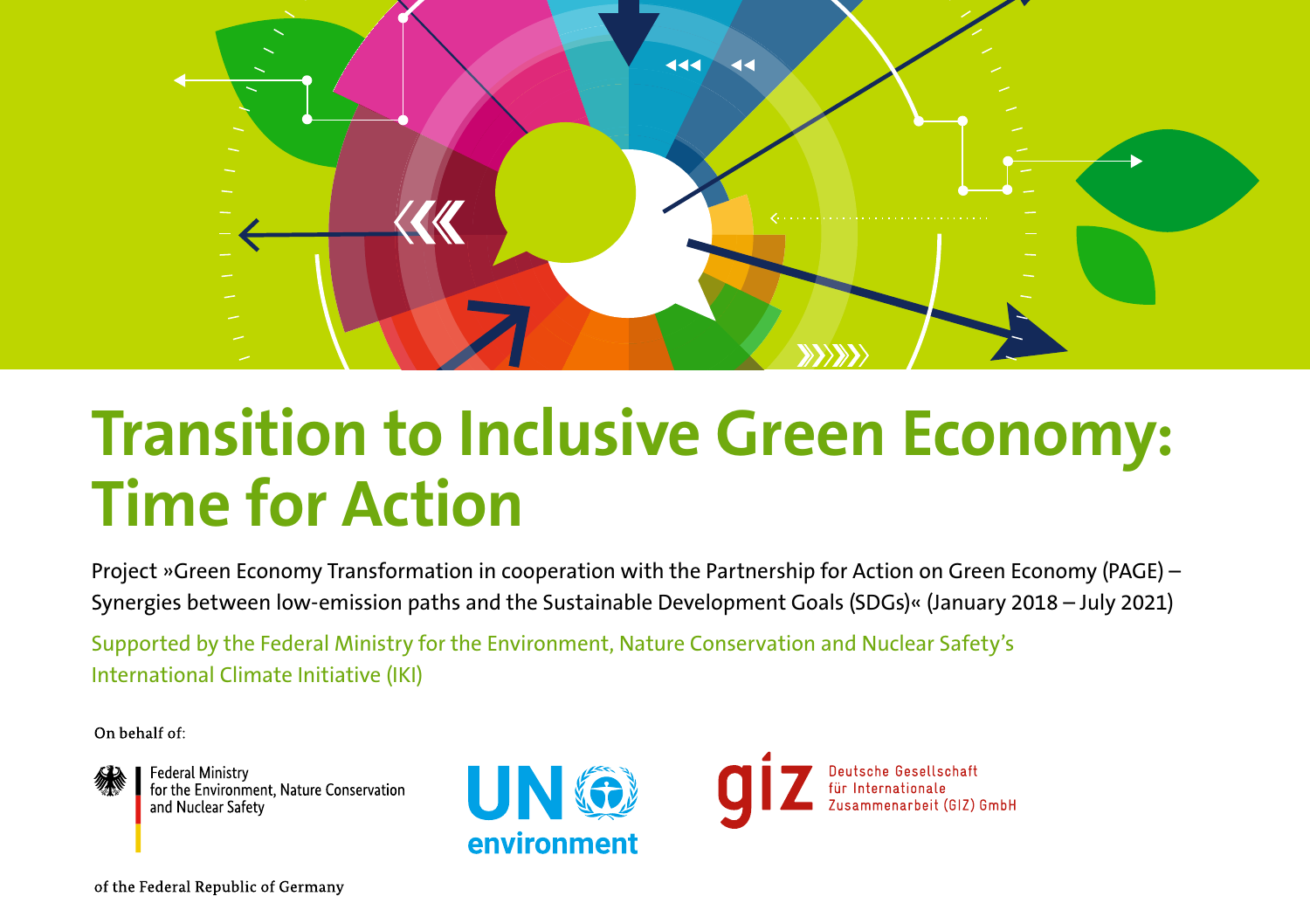### **Green Economy: Setting the course for our future**

An inclusive green economy (IGE) improves human well-being and builds social equity while reducing environmental risks and scarcities. It is a key strategy to achieve shared prosperity within the planetary boundaries. In an inclusive green economy, growth in income and employment is driven by public and private investments

that reduce carbon emissions and pollution, enhance energy and resource efficiency, and prevent the loss of biodiversity and ecosystem services. Over the past decade, more and more governments and partners have begun to apply principles of green economy in planning policy reforms, regulation changes and strategic investments.

 $\langle \rangle$ 

# **The Partnership for Action on Green Economy: A powerful model for cooperation, collaboration and synchronisation**

Established in 2013, PAGE is a unique network of five UN agencies (UN Environment, UNDP, ILO, UNIDO, and UNITAR) to transform economies and financial systems into drivers of sustainability and social equity. The network comprises currently eight funding partners and hundreds of knowledge experts, supported by the wider green economy community.

PAGE seeks to put sustainability at the heart of economic policies and practices in order to advance the 2030 Agenda. While contributing to the achievement of all Sustainable Development Goals (SDGs), PAGE is particularly well aligned with SDG 8: »Promote inclusive and sustainable economic growth, employment and decent work for all«.

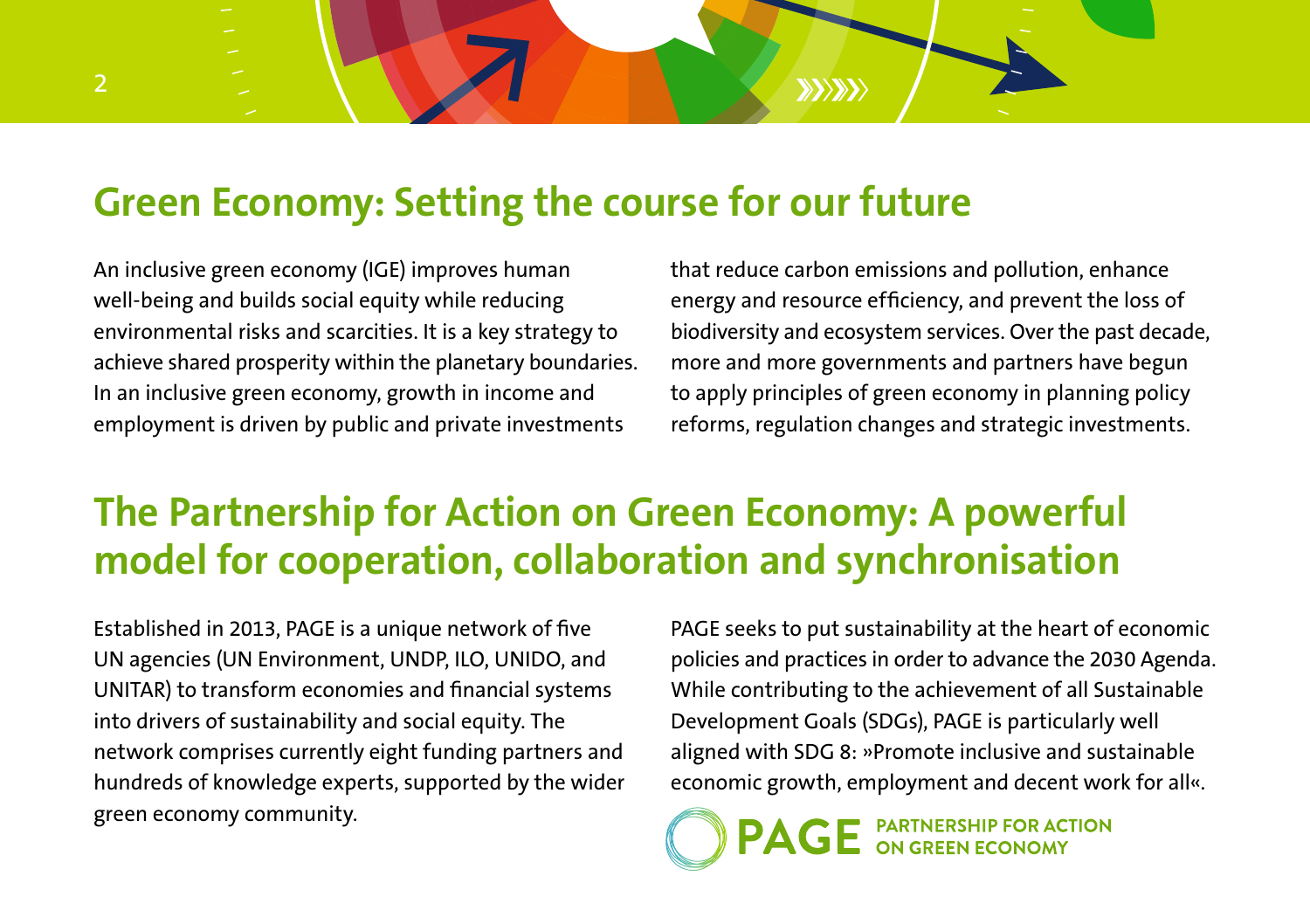### **The Green Economy Transformation Project: Together we can achieve more**

444

 $\overline{44}$ 

The project assists up to six PAGE countries that are interested in greening their economies, achieving the SDGs and Nationally Determined Contributions (NDCs) to the Paris Climate Agreement.

Building on long-term BMU commitment to PAGE, the project interlinks green economy transformation with SDGs and NDCs both thematically and institutionally.

It shares and reinforces German and international know-how with project partners acting as a knowledge and network broker.

Our project enhances PAGE in-country work and complements and adds value to the partnership and its impacts through flexible, innovative, action-orientated and locally-rooted cooperation measures.

Thanks to PAGE, we are already seeing results of transition efforts towards an inclusive green economy in partner countries. With this project we want to strengthen and stabilize this forward-thinking development.

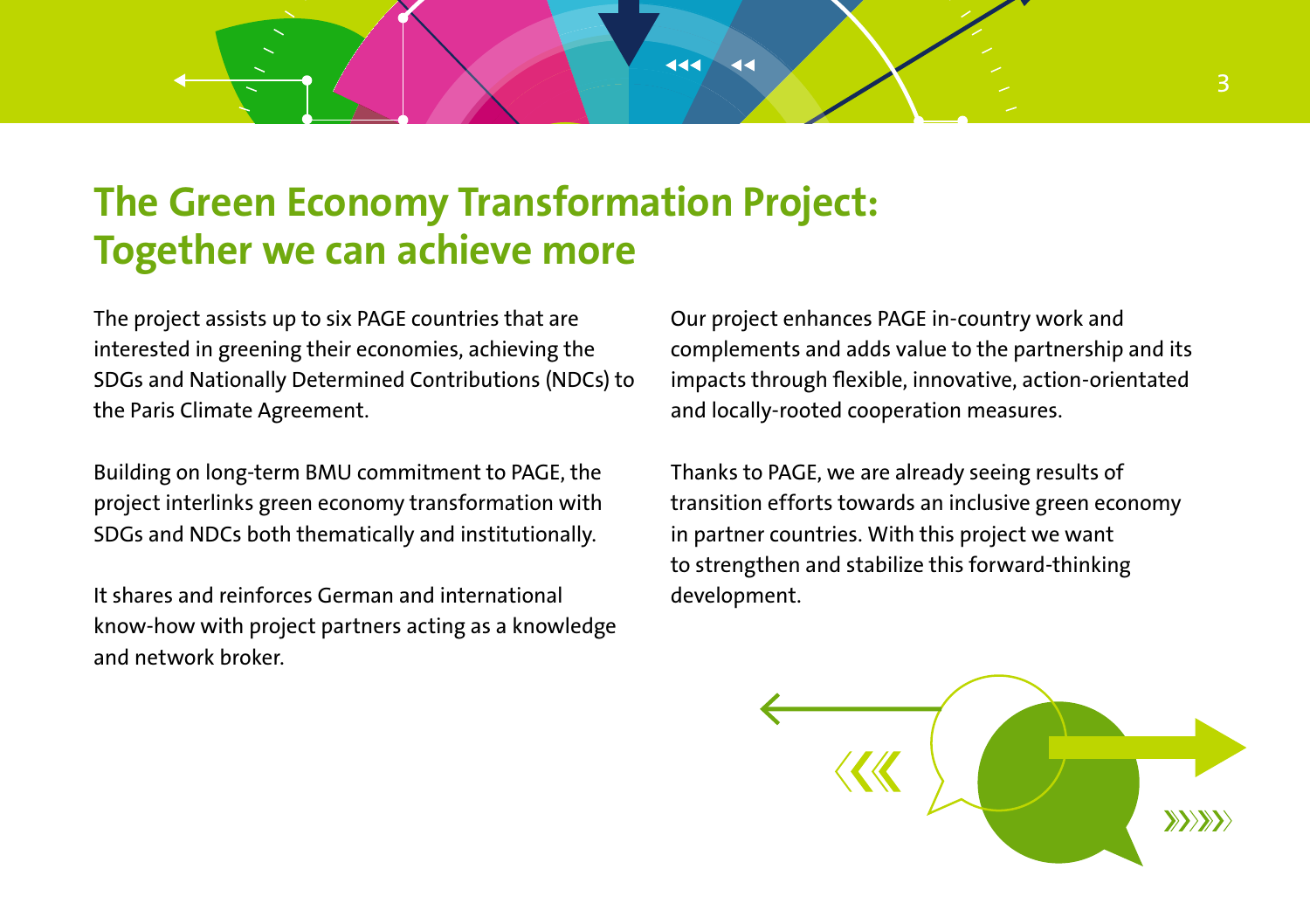## **The Green Economy Transformation Project: Our areas of action**

- In selected PAGE partner countries, we aim to strengthen transformation approaches which contribute to the implementation of NDCs and SDGs. Our partners are existing and new PAGE countries such as Peru, South Africa, Uruguay and Argentina.
- Fiscal policy plays a key role in the transition to a green economy. For example, green tax reform and green budgeting help address price externalities and create fiscal space that can be used for green investment. With a focus on green fiscal policy, we help countries create an enabling environment for green economy transformation.
- Shared knowledge is used to systematically drive change processes forward. We connect and enhance learning experiences and best practices on sustainable policies between countries and support the national

and international exchange of knowledge and experience.

 $XY/YY$ 

• The media is a key partner in bringing green economy concepts and approaches to the attention of the general public. We provide green economy training to media representatives so that they are able to spotlight positive IGE stories and trigger a public discussion around green economy.

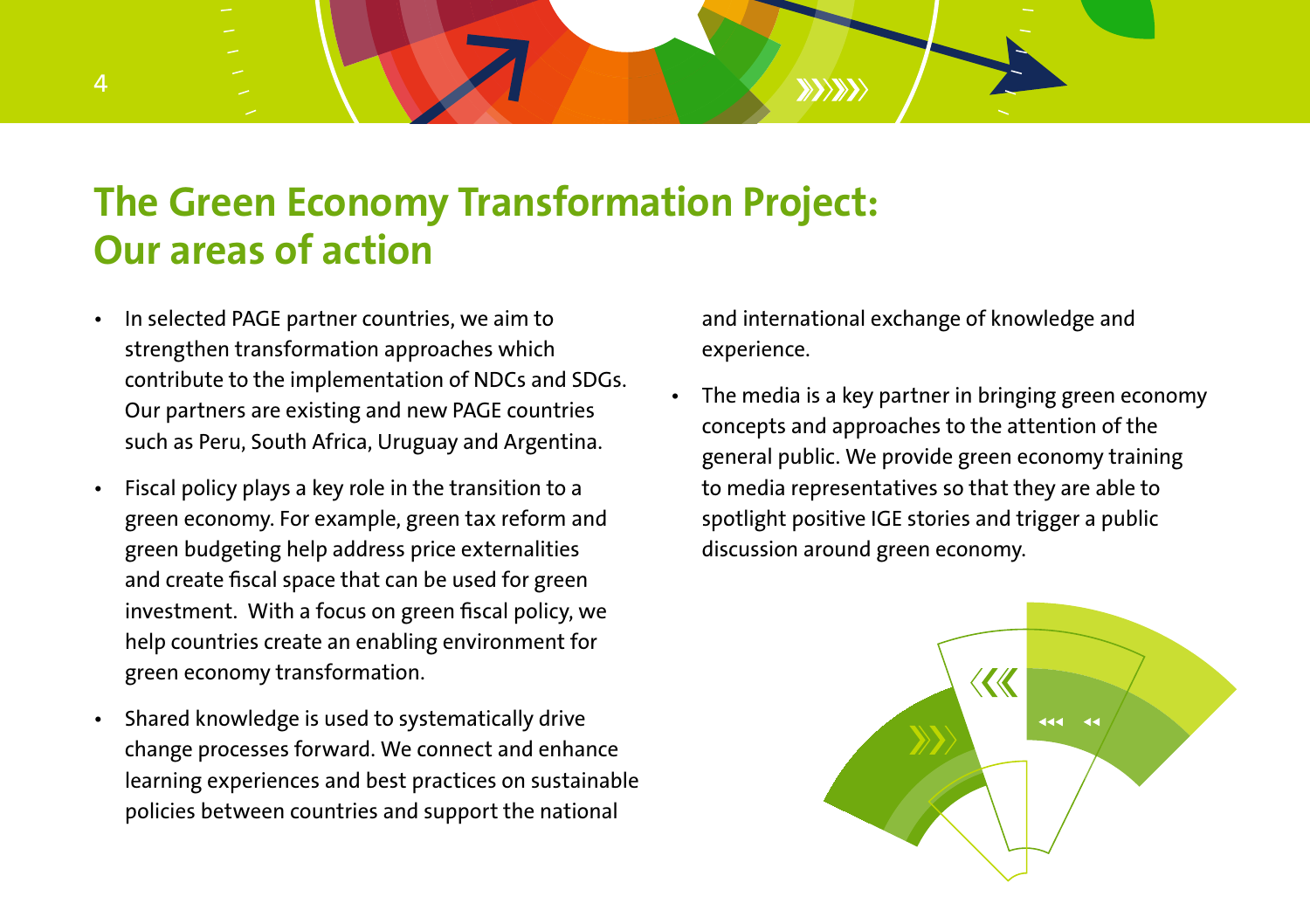#### **Our goals**

- Assist countries embarking on a transformation towards sustainable economies.
- Create economic and financial incentives for a green and inclusive economy.
- Ensure that relevant actors are capable of implementing SDGs and NDCs in a coherent way, using green economy approaches.
- Ensure that experiences are communicated internationally and encourage other countries in their efforts.
- Build knowledge and communication capacity on IGE, climate and SDG-related issues and on fiscal policy instruments that can support a green economy transition.
- Support the long-term sustainability of PAGE.

#### **Our strengths**

 $\overline{4}$ 

444

- Flexible, hands-on and partner-oriented.
- Ability to link knowledge, experience, tools and network partners with global, thematic, and countrybased portfolios to increase the effectiveness and sustainability of transition efforts.
- Strong advocates for inclusion and dialogue partners for interested stakeholders.

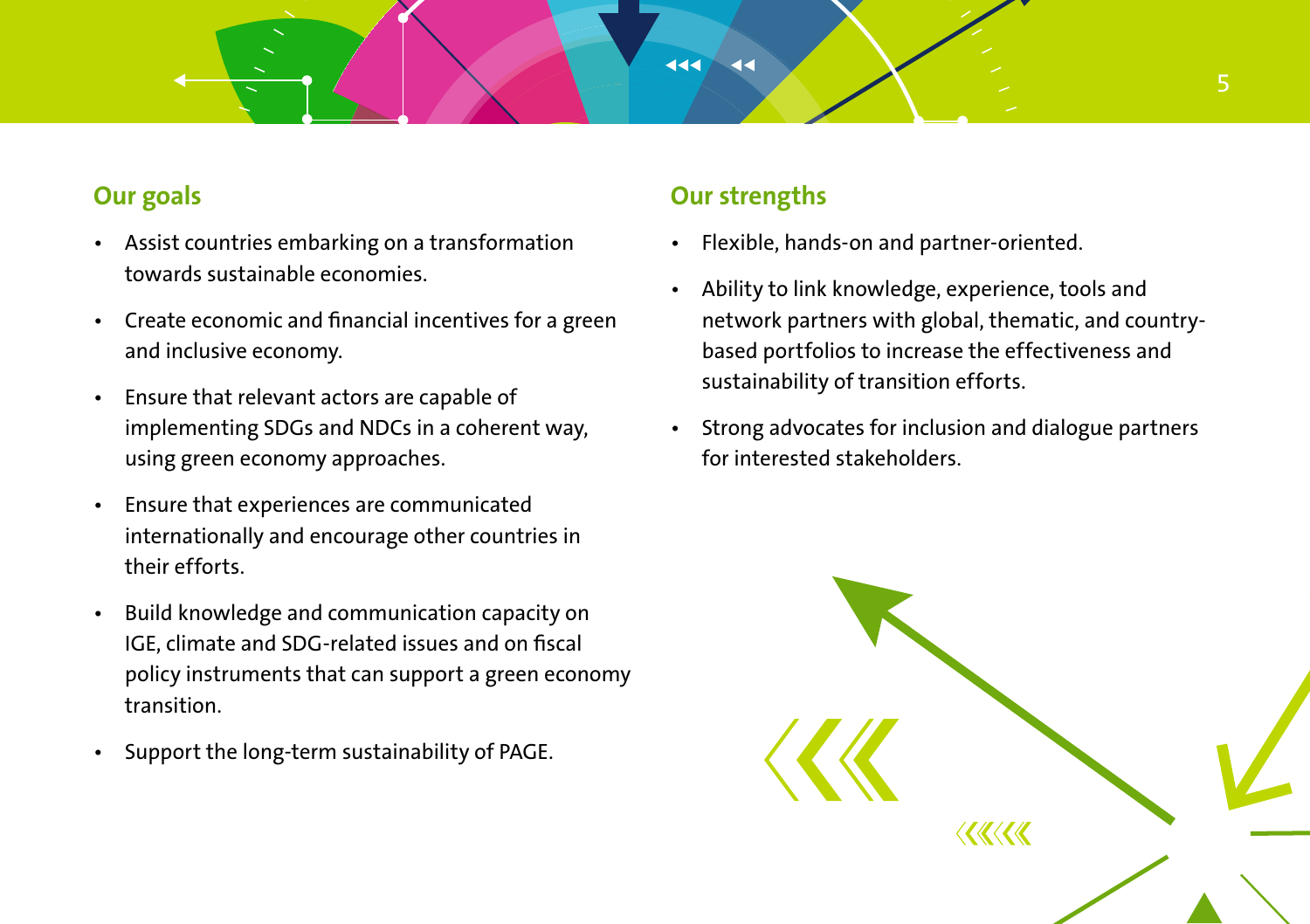## **Our project promotes and benefits from targeted cooperation**

- The **Green Growth Knowledge Platform** (GGKP) is the leading source of knowledge and data on green growth, founded in 2012 by the Global Green Growth Institute (GGGI), the Organisation for Economic Cooperation and Development (OECD), UN Environment and the World Bank. With over 60 knowledge partners, including GIZ, the GGKP offers the latest know-how to support an IGE transition, including targeted policy guidance, best practices, tools and data, and the ›Expert Connect‹ service, which provides policymakers with direct, free-of-charge access to technical and policy experts for tailored guidance on a range of IGE topics. In the context of our project, the GGKP supports the development of communication materials for awareness-raising activities and a series of webinars spotlighting key tools and approaches for IGE transitions. [www.ggkp.org](http://www.ggkp.org)
- Our project is actively engaged in the **interinstitutional Green Economy Collaboration Group** formed by UN Environment, PAGE, the Green Economy Coalition (GEC), the Poverty-Environment Initiative (PEI), ILO, OECD, GGGI, the International Institute for Environment and Development (IEED) and GIZ. This serves to connect and better coordinate with the international IGE initiatives both in general and in the context of project work in partner countries.

 $X \times Y$ 

• The **Green Fiscal Policy Network**: The Green Fiscal Policy Network is a partnership between UN Environment, the International Monetary Fund (IMF) and GIZ launched in 2011. The Network aims to facilitate knowledge sharing and dialogue on green fiscal policy reforms. It provides web-based resources and organizes technical events, working with currently nine associated partners. www.greenfiscalpolicy.org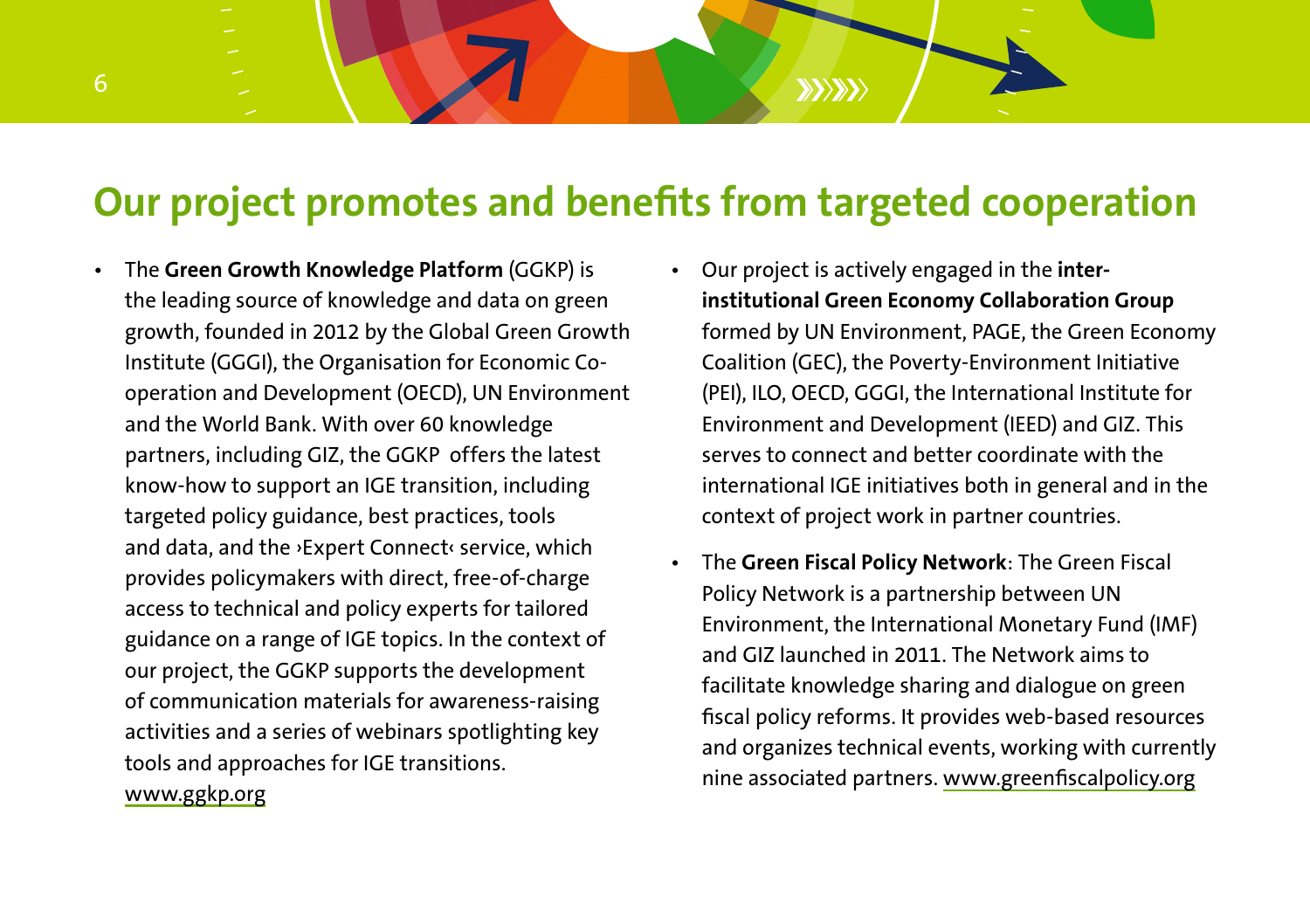### **Achievements up to date**

### **Uruguay: Integrated change**

With our project's support, Uruguay successfully applied for PAGE membership. The country has conducted one of the most complete and detailed green economy assessments worldwide. Uruguay has established an inter-institutional working group on IGE that is contributing to a better integration of economic, social and environmental aspects. Joint development and implementation of concrete interventions strengthend sustainability aspects in institutions involved.

#### **Peru: Green Investment and Social Inclusion**

In Peru, UN Environment conducted, among others, a Green Economy Assessment to evaluate the impact of green investments on key priority sectors, namely forestry, agriculture and transportation. Now that Peru is coming to the end of PAGE's direct support, the project is helping the country to consolidate

achievements and will continue to accompany Peru in the process of transitioning to a greener economy and enhancing its sustainability.

444

 $\overline{4}$ 

### **South Africa: Financing the green economic transformation**

Support provided to South Africa included in particular an evaluation of projects funded by the national South African Green Fund on sustainable finance and investment policy. The Green Fund Impact Study findings demonstrated its contribution to national green economy priorities such as green jobs and low-carbon development.